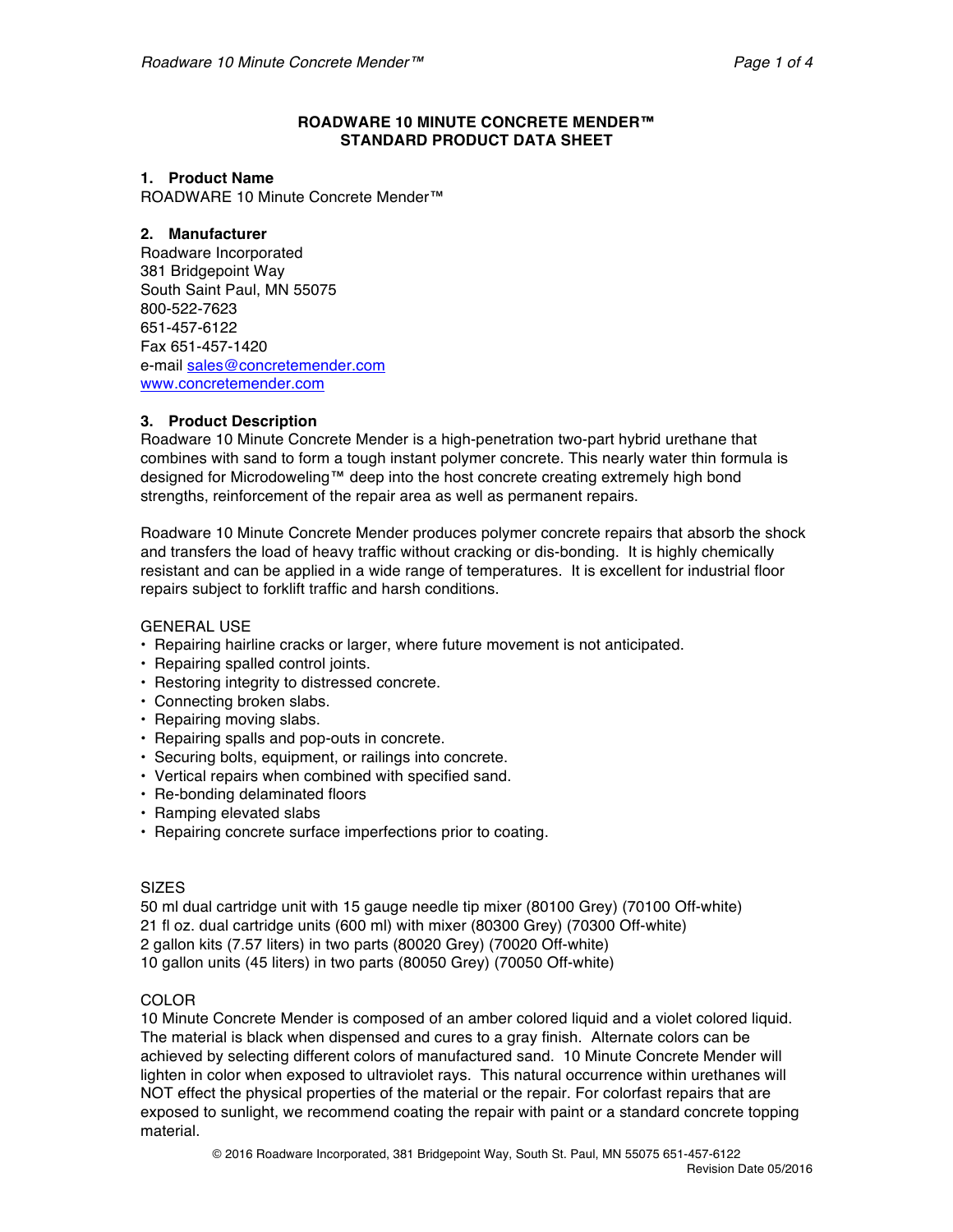## YIELD

Roadware 10 Minute Concrete Mender™ is combined with manufactured silica sand or equivalent at the point of application. The gradation of the sand and the amount of sand used will determine yield. Listed below is the approximate yield of 1 part mixed polymer to 3 parts 30-40 grit silica sand.

One 300x300 cartridge with sand yields 122 cu in. One two-gallon kit with sand yields 1540 cu in.

## LIMITATIONS

10 Minute Concrete Mender is a rigid material designed for use on interior or exterior concrete surfaces. It is not intended for repairing areas of movement such as exterior cracks and joints subject structural or ground movement. It must be applied to concrete free of surface moisture.

# **4. Technical Data**

PHYSICAL/CHEMICAL PROPERTIES

Typical test results when tested in accordance with applicable ASTM standards and Roadware developed testing.

| <b>Typical Properties:</b>                  | Value (average)  |
|---------------------------------------------|------------------|
| Hardness $@72°$ F. (22° C)                  | 72D              |
| Compressive Strength (with sand)            | 4500 psi         |
| Elongation:                                 | 6%               |
| Tensile Strength:                           | 4475 psi         |
| Bond Strength, ASTM 882-99:                 | 1984 psi         |
| Viscosity (at application)                  | $<8$ cps         |
| V.O.C.(mixed):                              | $5.5$ g/l        |
| Surface Tension (Wilhelmy Plate)            | 0.026 N/m        |
| Solids:                                     | 98%              |
| <b>Cured Color</b>                          | Gray             |
| Gel time @ 72° F (22° C)                    | $6-7$ min        |
| Cure time @ 72 $\degree$ F (22 $\degree$ C) | $10 \text{ min}$ |
| Ambient temperature range for application   | -30°F - 120°F    |

# **5. Installation**

SURFACE PREPERATION

Preparation:

Surface Cracks (all depths and widths): Cracks should be free of dirt, oils, dust, latents and old crack repair materials. ALL SURFACES MUST BE CLEAN AND DRY. New concrete must be fully cured. A dry diamond blade attached to an electric hand grinder is recommended for preparing cracks and creating a clean surface for bonding. A wire brush or twisted wire wheel on a grinder may be used in some cases. A surface profile meeting ICRI guideline #03732 CSP 3 is recommended.

Surface Spalls and Deflections: Remove all loose materials back to sound concrete with a chisel or light chipper. DO NOT SQUARE CUT THE REPAIR AREA. If a square appearance is necessary, lightly score surface and remove material. Use a wire brush or twisted wire wheel to clean the repair area. All surfaces must be free of dirt, oils, dust, latents and old repair materials. For feather edge repairs in high traffic areas, score the repair edge with a dry diamond blade 1/8" deep around the perimeter of the repair. New concrete must be fully cured. A surface profile meeting ICRI guideline #03732 CSP 3 is recommended.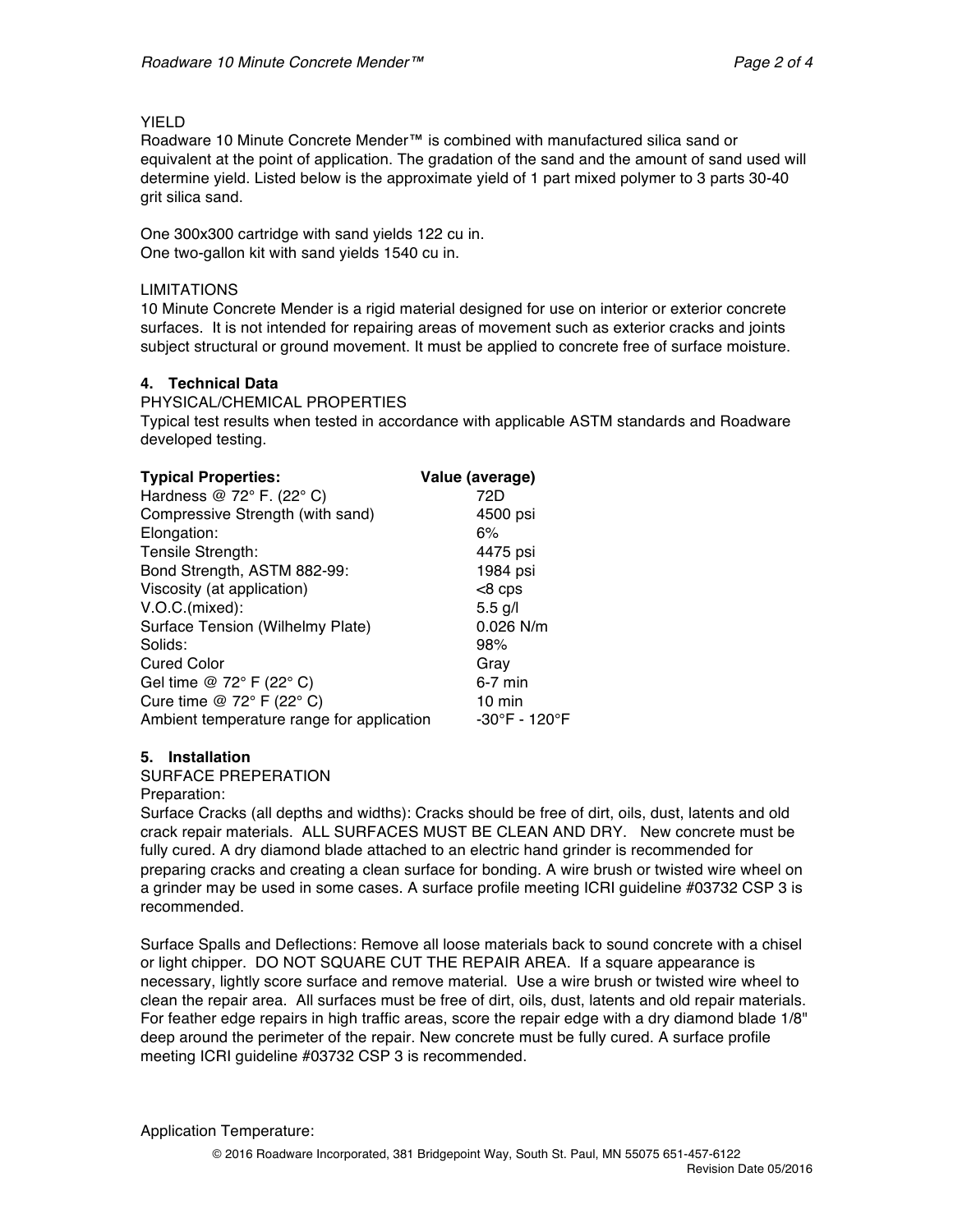Recommended application temperature is between  $0^{\circ}$  F and 100° F (-18° to 38°C). It is best to keep material at room temperature (60 $^{\circ}$  to 80 $^{\circ}$  F) prior to application. If manufactured sand is to be used with product, it also should be kept at room temperature. Avoid frost laden surfaces as this may adversely affect bonding and curing. 10 Minute Concrete Mender will fully cure in 10 minutes at 72° F (22° C). The temperature of the material and the temperature of the concrete surfaces will affect cure time. Warmer temperatures will decrease cure time and colder temperatures will increase cure time. In extremely cold environments, heat the concrete to remove frost before application. Successful repairs have been installed at temperatures  $-20^{\circ}$ F ( $-29^{\circ}$ C) and below.

### MIXING

Cartridges: 10 Minute Concrete Mender is a two component material and must be thoroughly mixed at a ratio of 1 part "A" to 1 part "B" by volume. Mixing and metering of 10 Minute Concrete Mender is achieved with self-mixing cartridges provided by Roadware, Inc. Material is ejected from prepackaged cartridges through a supplied static mixing nozzle with a dual component caulking gun such as the Roadware 5300 Application Tool, Mixed material is applied directly into the repair area immediately after mixing.

Bulk: Due to the rapid setting nature of the product, pot-mixing of the components is not recommended for crack and joint repairs less than 3/4" in width. 10 Minute Concrete Mender supplied in 10 gallon kits may be bucket mixed in quart batches and applied immediately to the repair area. Combined one pint of Part A with one pint of Part B. Mix with a drill mixer or hand mixing stick for 30 seconds or until well blended. Add 2 quarts of manufactured sand and mix for an additional 10 seconds. Pour the entire batch into the repair area immediately. SEE BULK MIXING INSTRUCTIONS INCLUDED WITH MATERIAL. 10 Minute Concrete Mender may be dispensed through a one-to-one ratio pump specifically designed to handle extremely low viscosity materials while maintaining exact ratios. The system must not allow the two components to combine until they reach the point of delivery. Contact Roadware for information on acceptable pumping equipment. All pumping equipment must be approved by Roadware, Inc. prior to application

### APPLICATION

Surface Cracks (all depths and widths): Assemble cartridge according to directions. Remember to use the flow restrictor included with each cartridge set. Holding the application gun upward, place cartridge set into gun. Gently squeeze trigger to bleed-off air and start material flowing into mixers. Point mixer into waste container and squeeze trigger to start mixing process. DO NOT POINT MIXER UPWARD AFTER MATERIAL IS FLOWING. This may cause material to flow back into the tubes and cause clogging.

Pre-wet repair area with mixed Concrete Mender without sand. Fill with 30-40 grit manufactured sand and additional material to grade. Be sure to saturate all of the sand completely. Additional sand may be added to the repair as necessary. Saturated sand may be moved into place with a margin trowel or scraper. Work with one small section at a time. Do not stop flowing material for a period of more than 2 minutes. If material sets inside mixer, remove cartridge from gun and replace mixer. Fill all repair areas to grade. When material cures (turns gray) in about 10 minutes, remove excess material with a sharp scraper for a smooth and flat finish. Finished repairs may be "cleaned up" by sanding or buffing within a few hours of application.

Spalls: Pre-wet repair area with mixed Concrete Mender without sand. Fill with no more that oneinch of 30-40 grit manufactured silica sand and additional material. Add additional layers to grade if needed. Be sure to saturate all of the sand completely. Additional sand may be added to the repair as necessary. Saturated sand may be moved into place with a small squeegee or scraper. Work with one small section at a time. Do not stop flowing material for a period of more than 2 minutes. If material sets inside mixer, remove cartridge from gun and replace mixer. A trowel or scraper may be used to move saturated sand into place and to create a level surface. If required,